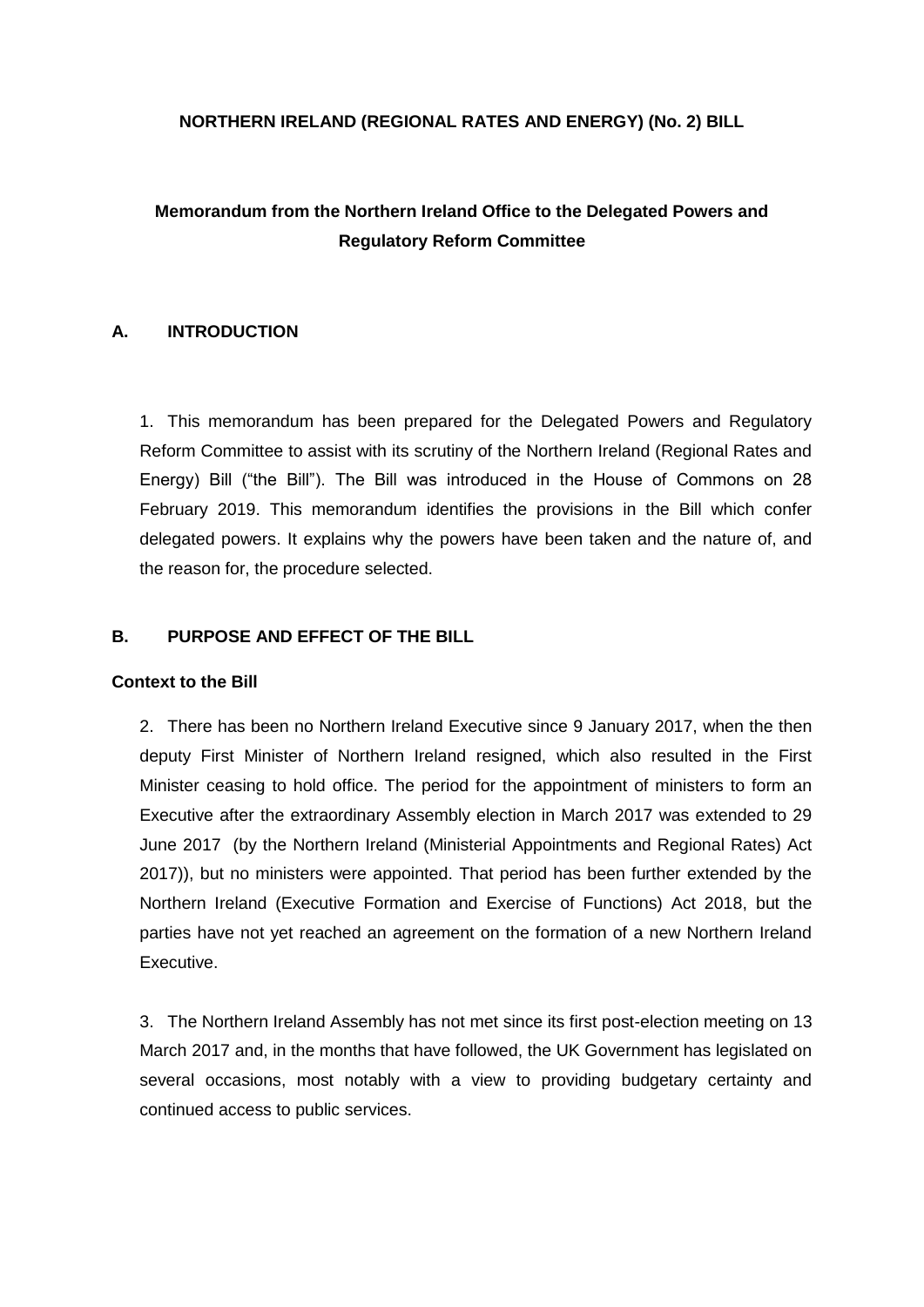4. As the Assembly is still not sitting, this Bill makes the necessary provision in relation to the collection of regional rates in 2019-20 and the operation of the Non-Domestic Renewable Heat Incentive Scheme. Legislation to similar effect in respect of rates was passed by Parliament in 2017 and 2018, and in respect of the RHI Scheme in 2018.<sup>1</sup>

### **Regional Rates**

1

5. The Regional Rates set out in the Bill enable the collection of more than £600m of local taxation in NI, and thereby safeguarding public revenues in the absence of an Executive. The revenue from the Regional Rates is a significant proportion of the funds available for each year's NI Budget, in addition to that supplied by the block grant. Regional rates are normally set through an order subject to the affirmative resolution procedure in the Assembly and made under Article 7 of the Rates (Northern Ireland) Order 1977, but those for 2017-18 and 2018-19 were set by Parliament in the Northern Ireland (Ministerial Appointments and Regional Rates) Act 2017 and the Northern Ireland (Regional Rates and Energy) Act 2018. In the continuing absence of a functioning Assembly, it is necessary again to proceed by means of primary legislation at Westminster, to ensure that the regional rate can be set and this revenue can be collected.

#### **Non Domestic Renewable Heat Incentive Scheme**

6. The genesis of the Non–Domestic Renewable Heat Incentive Scheme (the RHI Scheme) lies in the Renewable Energy Directive 2009/28/EC which imposed legally binding obligations upon Member States to ensure that, by 2020, they achieved targets for the total amount of energy consumption derived from renewable sources.

7. Within the United Kingdom each of the devolved administrations agreed a separate target, taking account of the renewable energy consumption levels within each area and the potential for change. A target to increase the level of renewable heat to 10% by 2020 was included in Northern Ireland's Strategic Energy Framework and an interim target of 4% renewable heat by 2015 was included in the then Programme for Government.

 $1$  The Northern Ireland (Ministerial Appointments and Regional Rates) Act 2017 and the Northern Ireland (Regional Rates and Energy) Act 2018.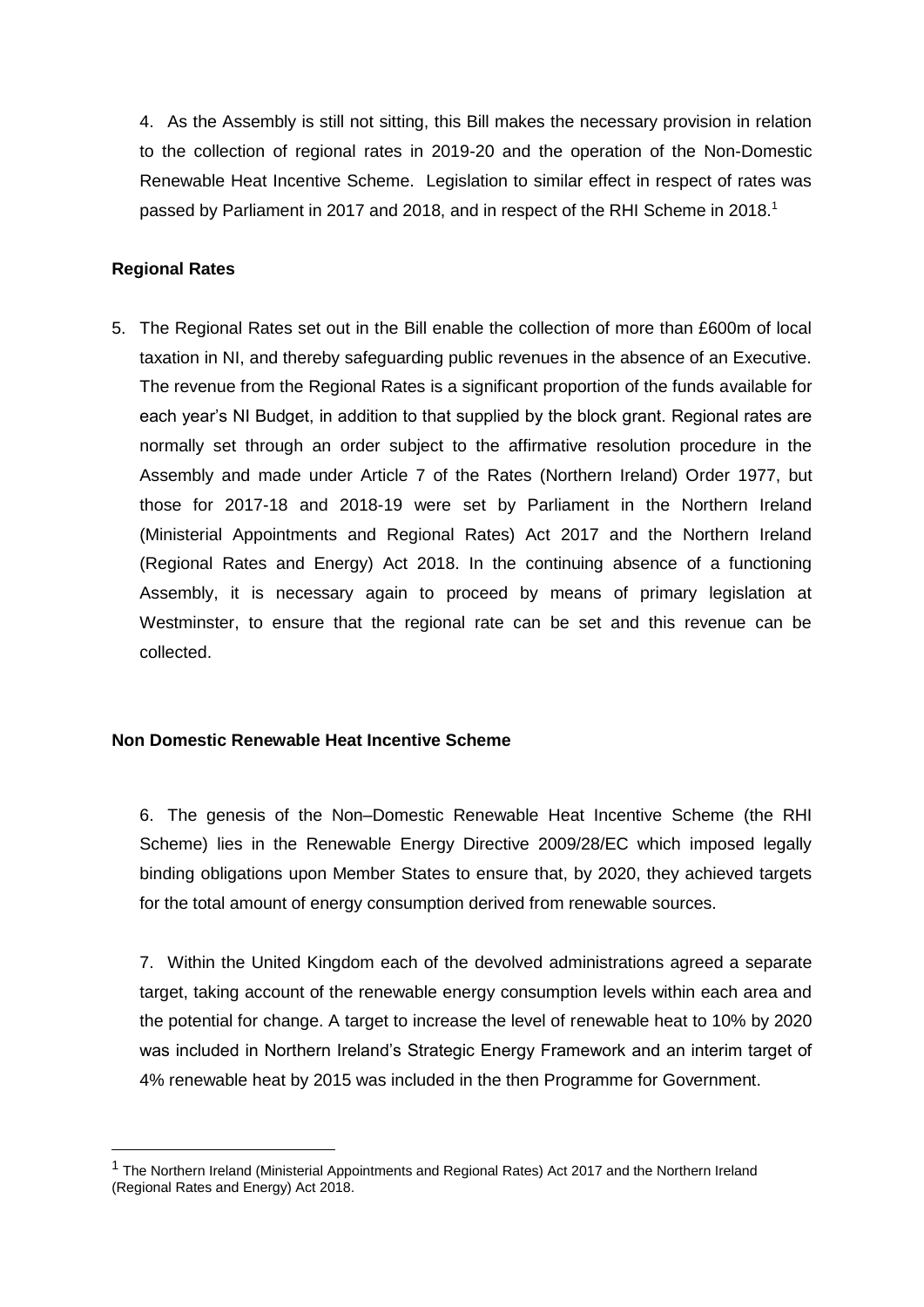8. The RHI Scheme is sponsored by the Department for the Economy (DfE). It was introduced on 1 November 2012, on foot of the Renewable Heat Incentive Scheme Regulations (Northern Ireland) 2012 (the **Principal Regulations**). A similar scheme was introduced in the domestic sector on 9 December 2014 on foot of the Domestic Renewable Heat Incentive Scheme Regulations (Northern Ireland) 2014. Each set of regulations was made under the powers conferred by section 113 of the Energy Act 2011.

9. Under the RHI Scheme periodic payments must be made to accredited installations. The Principal Regulations set out the criteria for eligible installations in the non-domestic sector. An owner of an eligible installation can apply for accreditation and, once an installation has been accredited, DfE must make periodic support payments to the owner in accordance with the prescribed tariffs, subject to the owner's compliance with the ongoing obligations of the Scheme.

10. The tariffs were designed to bridge the gap between existing fossil fuel heating systems and the renewable heat alternative, with consideration given to the capital costs, operating costs and non-financial 'hassle' factors that are involved in replacing existing heating systems with renewable heating technologies. Except for solar thermal, the tariffs were intended to provide a rate of return of 12% over the lifetime of the Scheme and that rate was granted State Aid approval.

11. The tariffs were determined by reference to assumptions regarding the cost and performance of heating technologies and the price of the various fuels (electricity, gas, oil and biomass etc). In the event, they proved to be problematic and, by July 2015, there were rising concerns about the levels of expenditure. As a first step in addressing those concerns, the Renewable Heat Incentive Schemes (Amendment) Regulations (Northern Ireland) 2015 introduced a tiered tariff and an annual cap of 400,000kWhth for small and medium biomass installations accredited after 18th November 2015. Following on from that, the RHI was suspended to new entrants on 29 February 2016.

12. The total projected overspend over the 20 year lifetime of the RHI Scheme was £700 million, as the projected level of payments was more than double the expected budget. The untiered and uncapped payments to small and medium biomass installations accredited before 18th November 2015 created an unacceptable pressure on Northern Ireland public expenditure, with an estimated over-spend of £27 million forecast for the financial year 2016/2017. Accordingly the NI Assembly, as one of its last acts, and in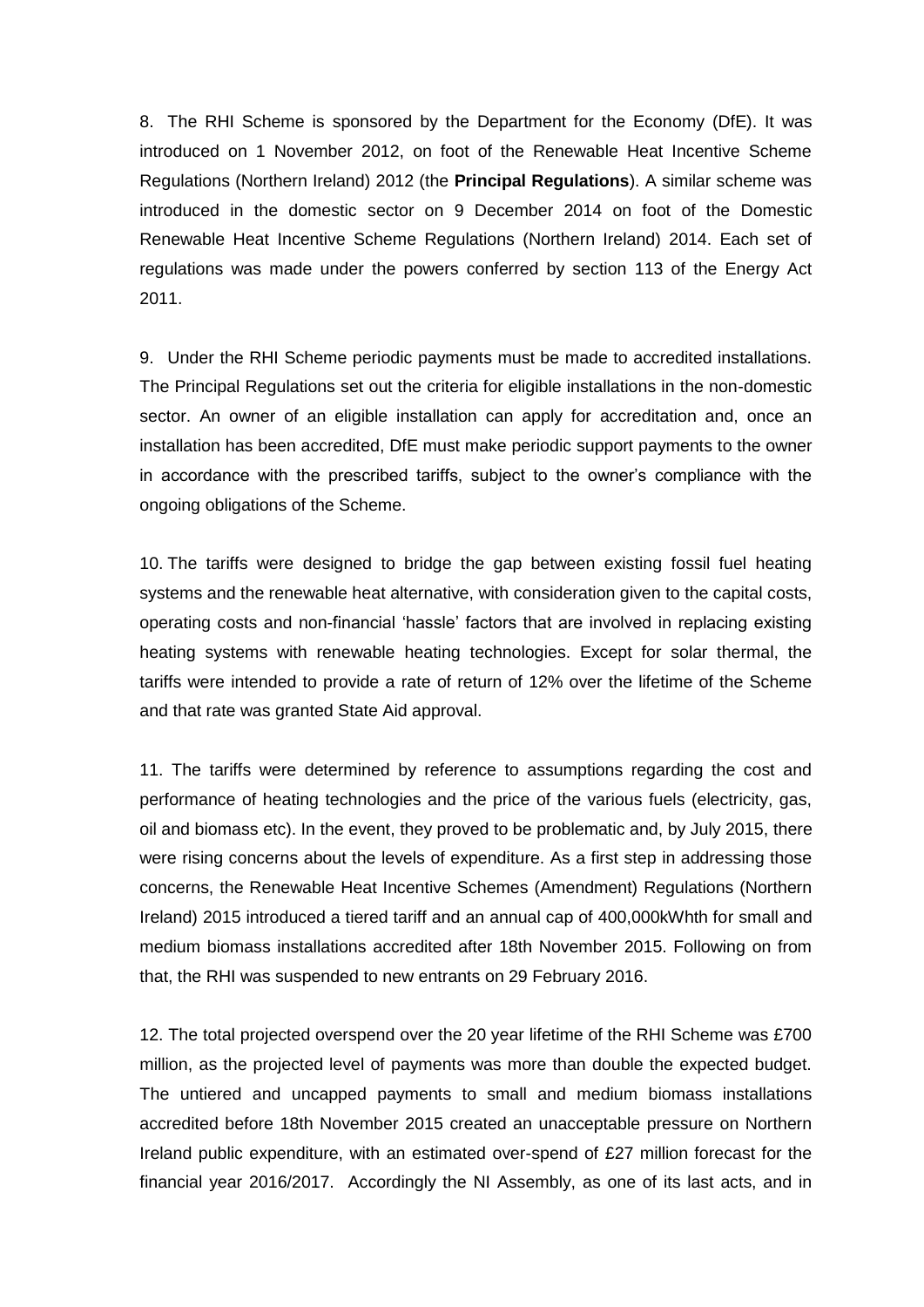recognition that the payment levels were unsustainable, affirmed the Renewable Heat Incentive Scheme (Amendment) Regulations (Northern Ireland) 2017 [SR 2017 No. 32] (the **2017 Regulations**). This extended the tiered tariffs and annual cap to the pre-November 2015 installations, brought the forecast 2017/2018 payments back in line with the budget and ensured that participants continued to receive payments whilst longer cost control measures were developed.

13. The 2017 Regulations were set to expire on 31 March 2018 and, in the absence of a sitting Assembly and Executive, the cost control measures could not be extended other than by primary legislation at Westminster. Accordingly, the Northern Ireland (Regional Rates and Energy) Act 2018 (the **2018 Act**) provided for the continuation of the 2017-18 cost control measures (with an inflationary uplift) for a further 12 month period (from 1 April 2018 to 31 March 2019) to allow DfE to develop and implement long-term cost control measures.

14. DfE has duly consulted on the policy options in relation to the RHI Scheme and, in addition to devising new long-term tariffs, it would wish to take a power which would allow it to offer participants the possibility of being "bought out". The voluntary buy-out would offer participants a payment that would be calculated to provide a sum equivalent to a 12% return on the additional capital cost of their biomass boiler, less the amount of RHI payments received.

#### **Purpose of the Bill**

- 15. The objective of the RHI Scheme is to support the generation of renewable heat. In so doing, DfE must balance its obligation to provide a reasonable rate of return on the investment by the Scheme participants, in accordance with State Aid approval, with its duty to safeguard the public interest and public funds.
- 16. The RHI-related provisions in the Bill provide for the continued application of cost controls by setting out the tariffs for 2019-20 and providing a method for calculating future tariffs. It also allows for the preparation and publication of voluntary buy-out arrangements and requires DfE to produce a report on the operation of the arrangements for each financial year in which arrangements are published.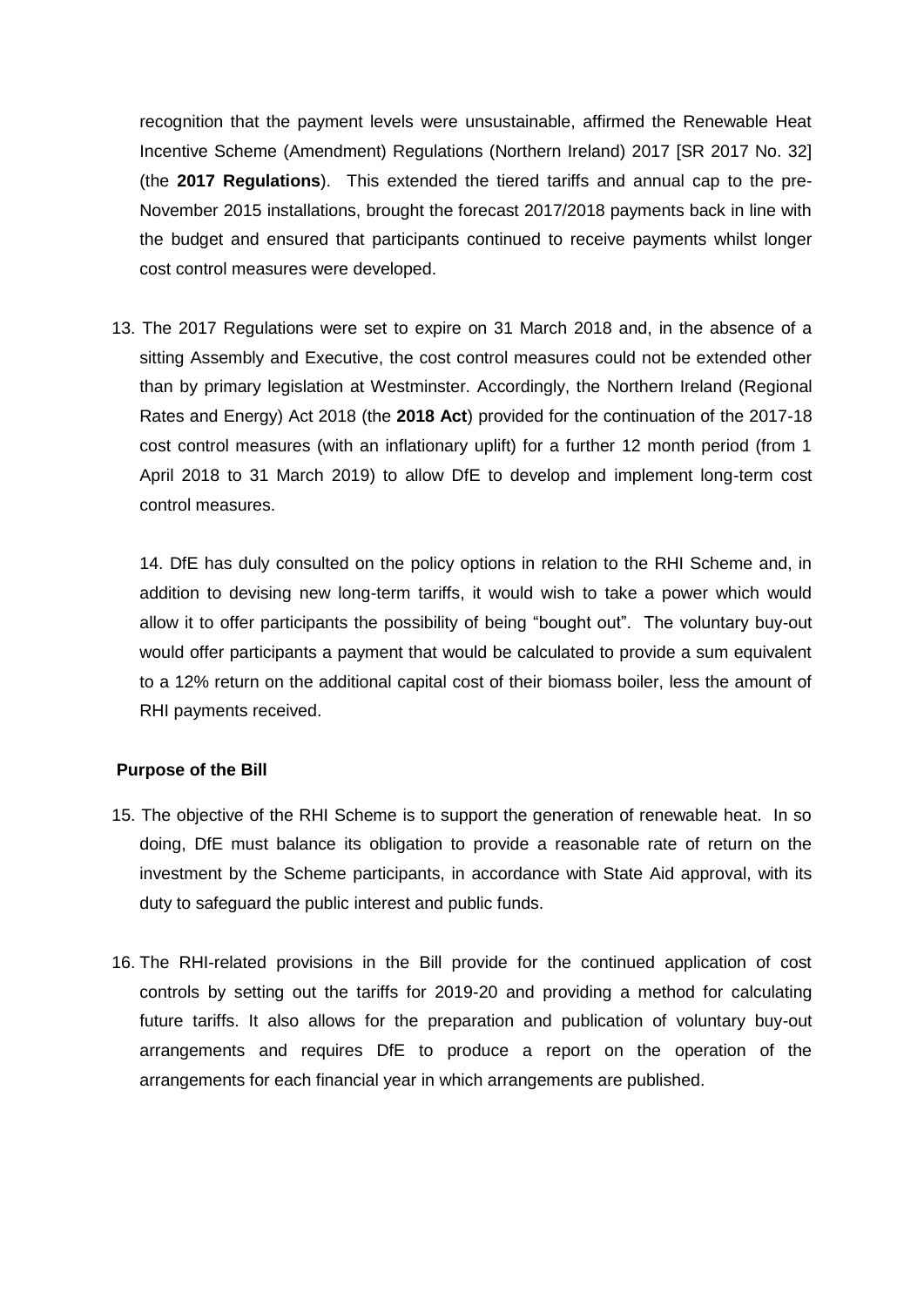#### *Brief summary of Bill measures*

- 17. Clause 3 amends regulation 36 of the Principal Regulations and inserts a new Schedule 5. In particular, it inserts a new paragraph (7C) which provides for the tariffs which are out in Schedule 5 to be applied to small or medium biomass installations from 1st April 2019 to 31st March 2020. That paragraph also provides for the tariffs to be rolled over each subsequent year and adjusted by the percentage increase or decrease in the consumer price index for the previous year. The consumer price index is defined in the new paragraph (7D). The Clause also inserts new paragraphs (9B) and (9C) which set out how the tiers within the tariffs will operate. Clause 3 (13) ensures that the relevant tariffs will continue to apply for heat generated prior to the coming into force of the new provisions.
- 18. Clause 4 inserts a new regulation 23B into the Principal Regulations which will allow DfE to prepare and publish voluntary buy-out arrangements in each of three consecutive financial years, beginning with 1 April 2019. The power to do so may only be exercised if there is no Northern Ireland Executive. If the Northern Ireland Executive returns, DfE would have to use its regulation-making powers, as it has done previously, and take amending legislation through the Northern Ireland Assembly.
- 19. The arrangement will operate as follows:
	- DfE will set out the method for determining whether a participant would qualify for a buy-out payment and, if so, how the amount will be calculated. It is envisaged that participants would be offered a payment that would be calculated to provide a sum equivalent to a 12% return on the additional capital cost of their biomass boiler, less the amount of RHI payments received;
	- the participant will write to DfE seeking information on the proposed payment in respect of their installation;
	- if DfE determines that a participant does not qualify for a payment, it must notify the participant of that fact and must also explain how it made that determination;
	- if DfE determines that a participant does qualify for a payment, it must notify the participant of the amount of the payment, how it was calculated and the consequences of accepting the payment;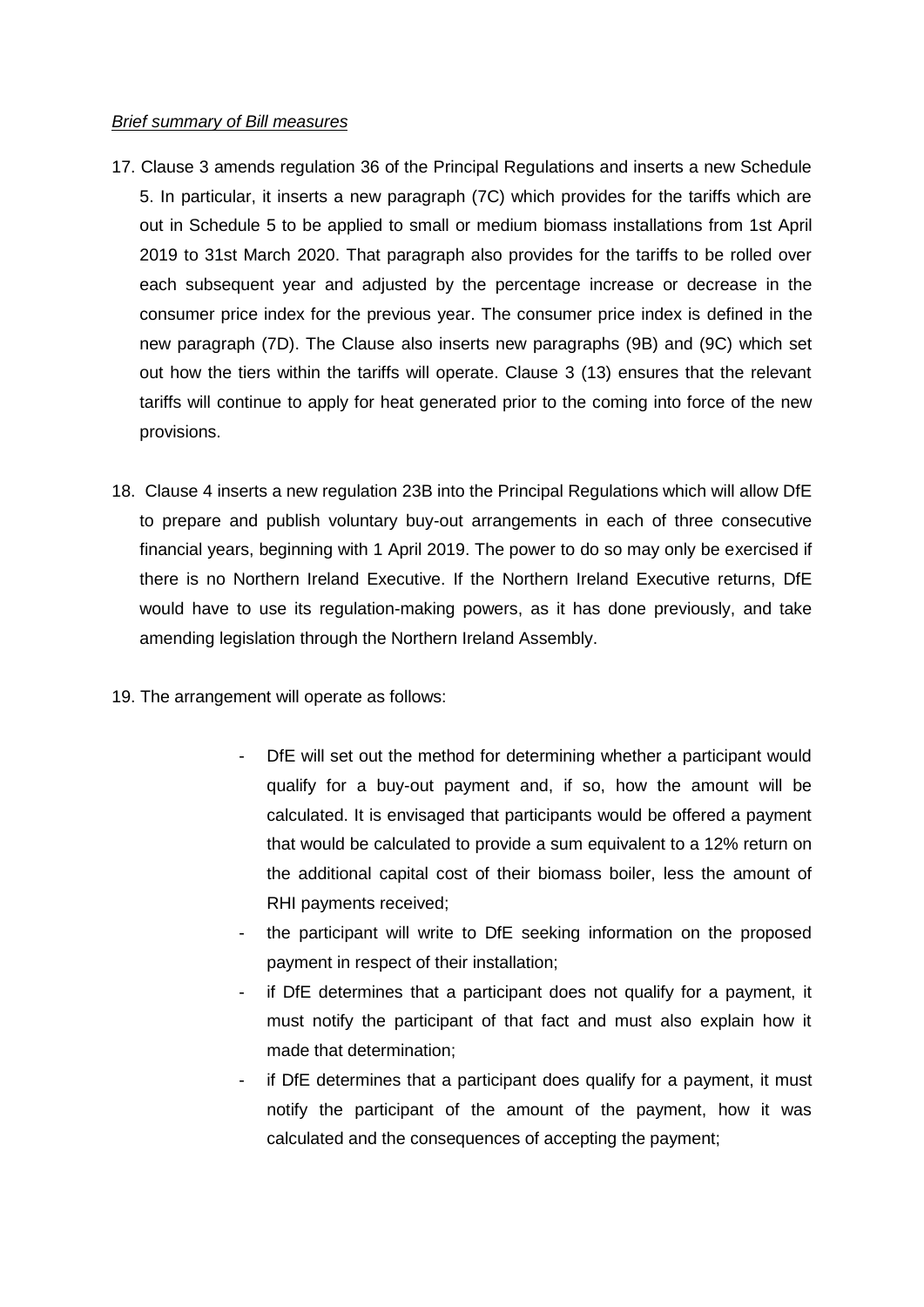- the participant may then serve a notice on DfE accepting or rejecting the buy-out offer and, if it is accepted, DfE will be required to pay the amount quoted, unless the participant's periodic payments have been withheld, reduced or suspended. This may happen if a participant is subject to an investigation for alleged non-compliance with the terms of the RHI Scheme. Where a participant rejects the buy-out offer, they remain accredited on the Scheme and will continue to receive periodic payments.
- 20. New regulation 23B(3) provides that the method of calculating the buy-out payment must take account of any previous periodic payments made to the participant under the RHI Scheme. Accordingly, this may mean that the participant does not qualify for a buy-out payment.
- 21. New regulation 23B(4) confers a broad power on DfE with regard to the terms of the buyout arrangements. For example, DfE may set times or periods within which steps must be taken or may suspend the participant's periodic payments if a buy-out application is being dealt with.
- 22. New regulation 23B(5) provides that, if a buy-out payment is made, the accreditation of the installation will be extinguished. This means the participant's periodic payments under the RHI Scheme will end.
- 23. Clause 5 imposes a duty on DfE to produce a report which sets out the number of participants who have received a buy-out payment in the relevant year and the total amount of the buy-out payments made by the Department in that year. If there is no Northern Ireland Executive, the report must be sent to the Secretary of State for Northern Ireland, who will lay the report before Parliament. If there is a Northern Ireland Executive, the report will go to the Executive and be laid in the Northern Ireland Assembly.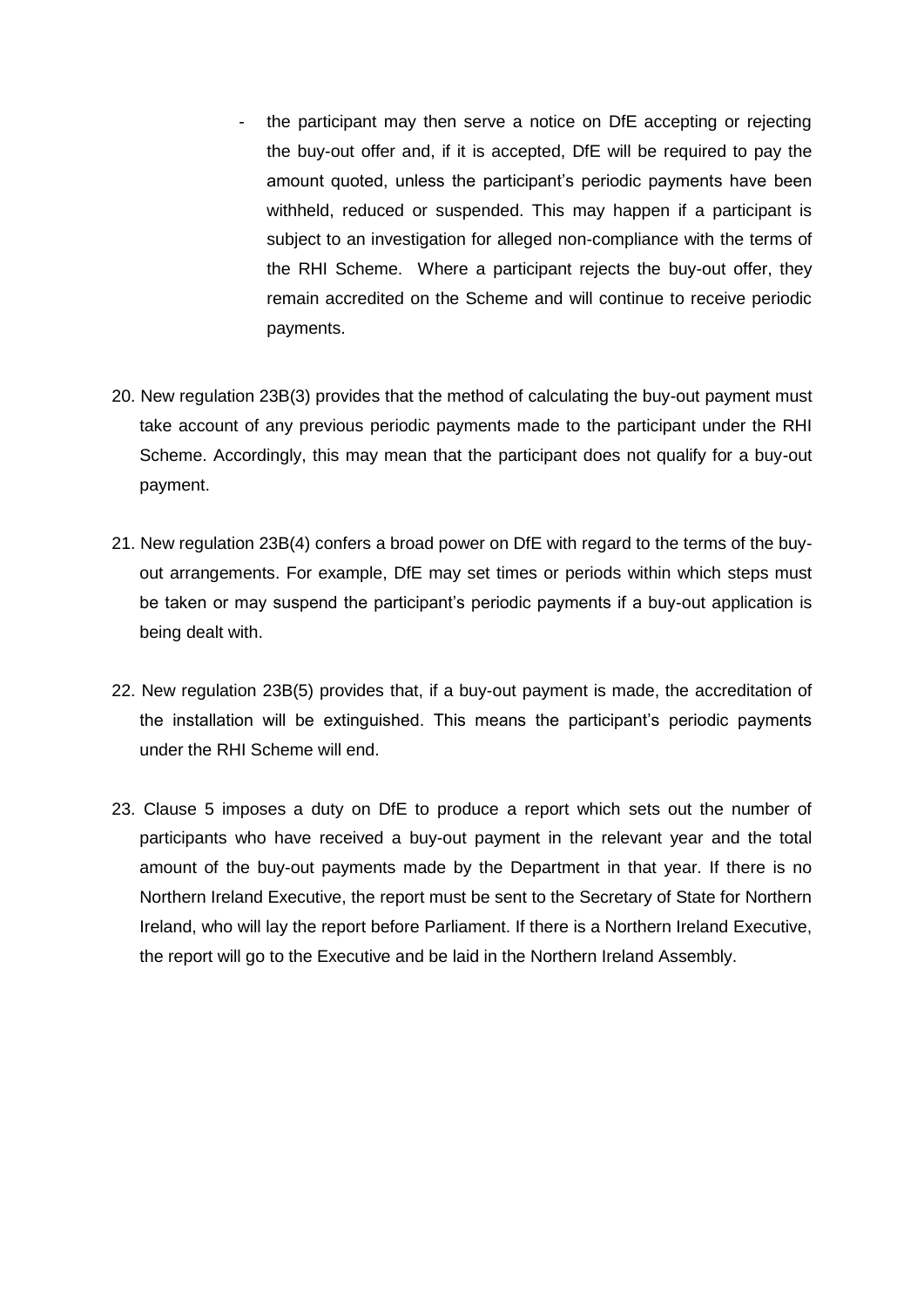# **C. DELEGATED POWERS**

### **Clause 1(4): Power to vary the specified rate**

*Power conferred on: Northern Ireland Department of Finance Power exercisable by: Order Procedure: Affirmative resolution procedure in the Northern Ireland Assembly*

#### *Purpose of the power*

- 24. Power to make the regional rate in Northern Ireland is conferred on the Department of Finance, which must make the rate for each financial year by affirmative order in the Assembly.
- 25.As it is not possible, at present, for an affirmative resolution to be passed in the Assembly, this Bill makes that rate. It does so without prejudice to the Department's power to vary it at such time as it is able. Specifically subsection (4) provides that the rates specified may be varied by an order made under Article 7 of the Rates (Northern Ireland) Order 1977.
- 26. The NIO does not believe this is a delegated power in the context of the above. Rather it simply clarifies that, notwithstanding that the rate for 2019/20 is being made by the Bill, the Department may, if NI Ministerial offices are filled, still exercise its power to vary it (and may do so in respect of the whole year). If it does so it will be subject to the affirmative resolution procedure in the Assembly in the usual way.

# *Justification for the delegation of power*

27. As mentioned, the NIO does not believe this is a delegation as such. Rather it confirms that an existing power may be exercised. The purpose of this Bill is to set the regional rate in circumstances in which it cannot, but must, be set. The intention is not that the Department (or the Executive, once one is formed) is deprived of its competence in this matter. Clause 1(4) makes this clear.

### *Justification for the procedure*

28. An order under Article 7 of the Rates (Northern Ireland) Order 1977 is subject to the affirmative resolution procedure in the Assembly. This is an appropriate level of scrutiny for a power such as this, which requires the rate to be set on an annual basis.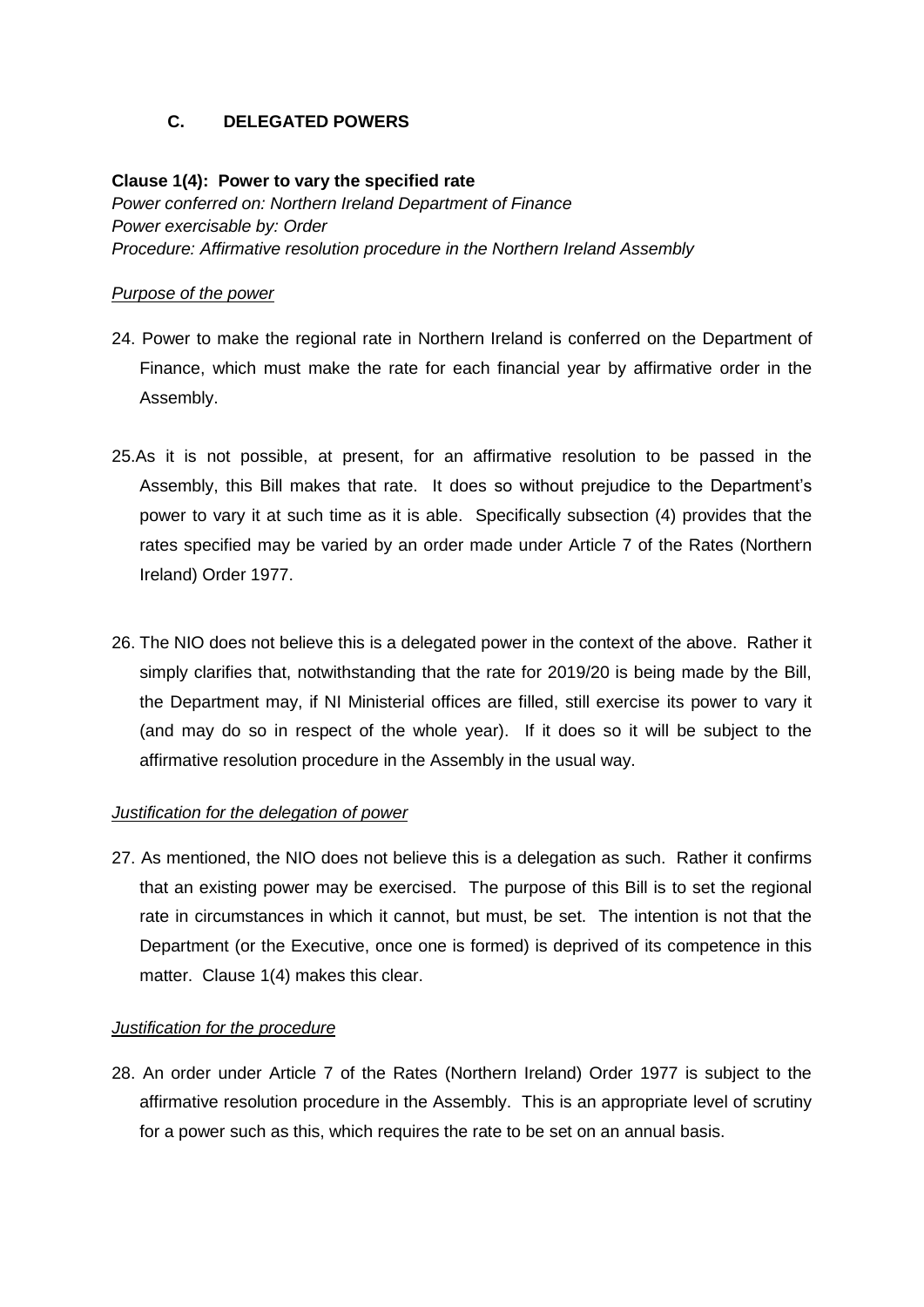### **Clause 4: Power to establish RHI voluntary buy-out arrangements**

*Power conferred on: Northern Ireland Department for the Economy Power exercised by: Publication of buy-out arrangements. Parliamentary Procedure: None*

### *Context and Purpose*

- 29. The regulation-making power in section 113 of the Energy Act 2011 is subject to the affirmative procedure and, in the absence of a Northern Ireland Executive and sitting Assembly, there are constraints on the ability of Northern Ireland departments to exercise their existing statutory powers.
- 30. The tariffs for which the 2018 Act provides will expire on 31 March 2019 and, in the absence of new tariffs, there will be no basis for making payments to the participants in the RHI Scheme. DfE must, therefore, look to Westminster for the required statutory authority. This is also true of the power to provide a voluntary buy-out opportunity to participations which are required to accompany the tariff changes, reflecting that the lower tariff levels may unduly impact a small subset of scheme participants. The justification for the voluntary buy-out is outlined in greater detail in paragraphs 31-33.

### *Justification for taking the power*

- 31. The proposed changes to the tariffs are intended to achieve a prospective, long-term rate of return of 12% for small and medium biomass boilers, which account for the vast majority of the installations accredited on the RHI Scheme.
- 32. Whilst the typical small or medium sized installation is expected to achieve a return of 12% under the revised tariffs, there will be a small group of atypical installations that, for whatever reason, have higher capital costs or lower ongoing usage. As those participants may see an unacceptably low return in comparison to the initial intent of the scheme, DfE would wish to offer the possibility for these installations to be "bought out". The buy-out will be entirely voluntary, with no obligation whatsoever on participants to apply for an offer or accept any buy-out offer, if made.
- 33. DfE's power to prepare and publish voluntary buy-out arrangements is limited in scope and can only be exercised if the customary legislative route remains unavailable i.e. upon the return of the Northern Ireland Executive. In those circumstances, this power will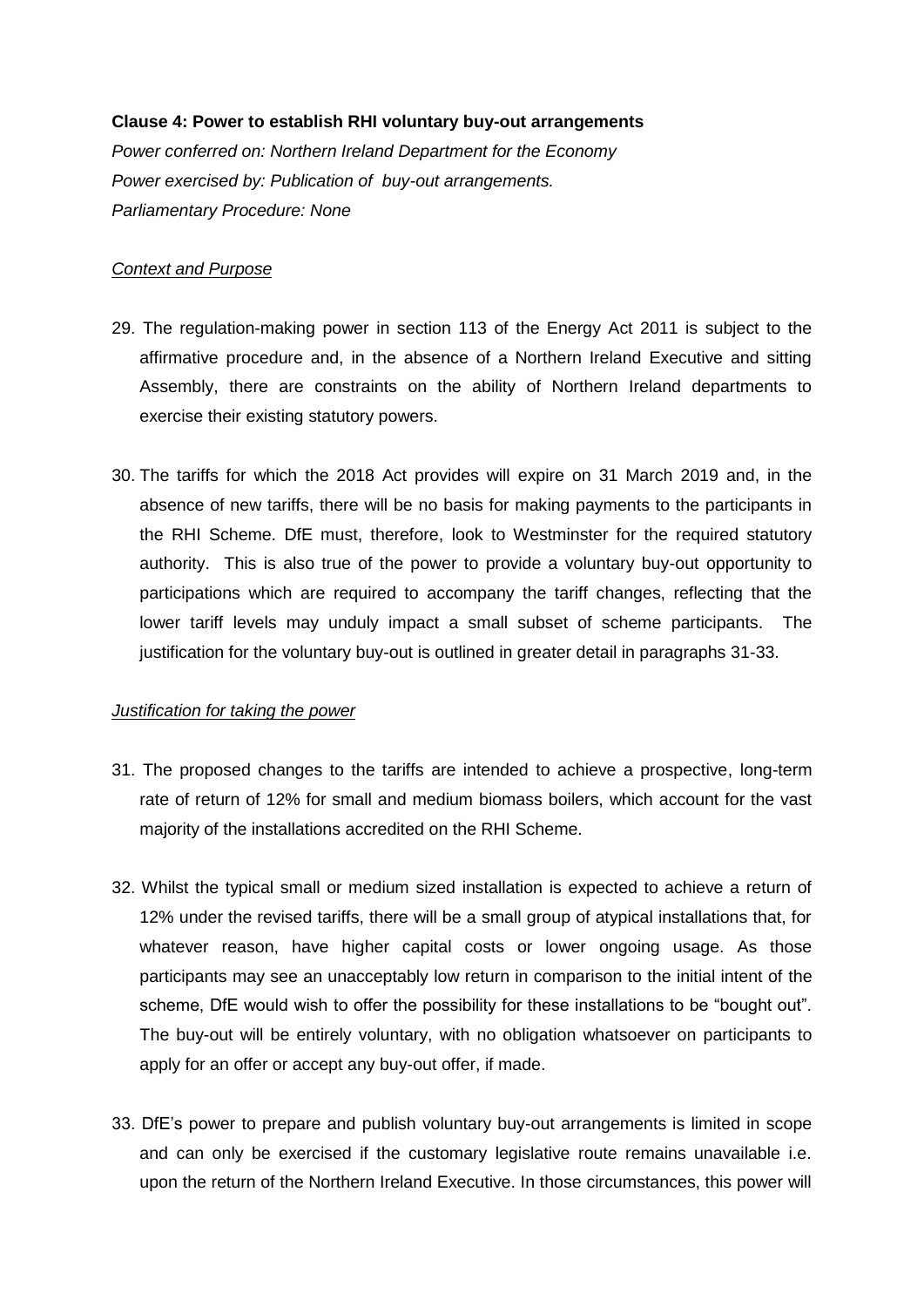not be able to be exercised by DfE and it will be for the NI Executive and Assembly to bring forward further regulations to give effect to further voluntary buy-out opportunities should it wish to. Moreover, if the power is exercised DfE will, in accordance with section 3 of the Northern Ireland (Executive Formation and Exercise of Functions) Act 2018, have to apply a public interest test and have regard to the Secretary of State's Guidance on Decision Making. The Guidance sets out the principles that are to be taken into account when exercising a departmental function during the period for forming an Executive. These decisions (under NI (EFEF) Act) are themselves subject to reporting requirements to the Secretary of State and Parliament.

#### *Justification for the procedure*

- 34. The uncertainty of the current political situation in Northern Ireland has been recognised in statute, by the Northern Ireland (Executive Formation and Exercise of Functions) Act 2018. While in normal circumstances the Department would act to introduce these provisions via subordinate legislation laid before the NI Assembly, the current political situation means that the customary legislative route is not available to the Department.
- 35. The power to introduce the voluntary buy out arrangements is being delegated to the Department because it will be necessary to retain a degree of flexibility in the event that any amendments are required. For instance representations may be made with regard to the timing of steps in the process, the information requirements or the verification checks. If those details were set out on the face of the Bill and inserted into the Principal Regulations, the Department would have no option, in the continued absence of the Northern Ireland Assembly, but to seek further amendments by way of primary legislation. That would inevitably take time and would delay the intended positive outcome for participants. If the Department has a power to prepare and publish the arrangements in advance of the operation of the buy-out it will be able to take account of any concerns or issues that participants raise before commencing the operation of the buy-out. Moreover, the delegation is considered appropriate where the process is entirely voluntary, as it will be in this instance.
- 36. The power to suspend the RHI Scheme to new applicants was also activated in a similar way by notice (regulation 23A(2) of the Principal Regulations refers). The Renewable Heat Incentive Schemes (Amendment) Regulations (Northern Ireland) 2016, which introduced the power to suspend, were subject to the affirmative procedure and were approved by the Northern Ireland Assembly. There is, therefore, an Assembly approved